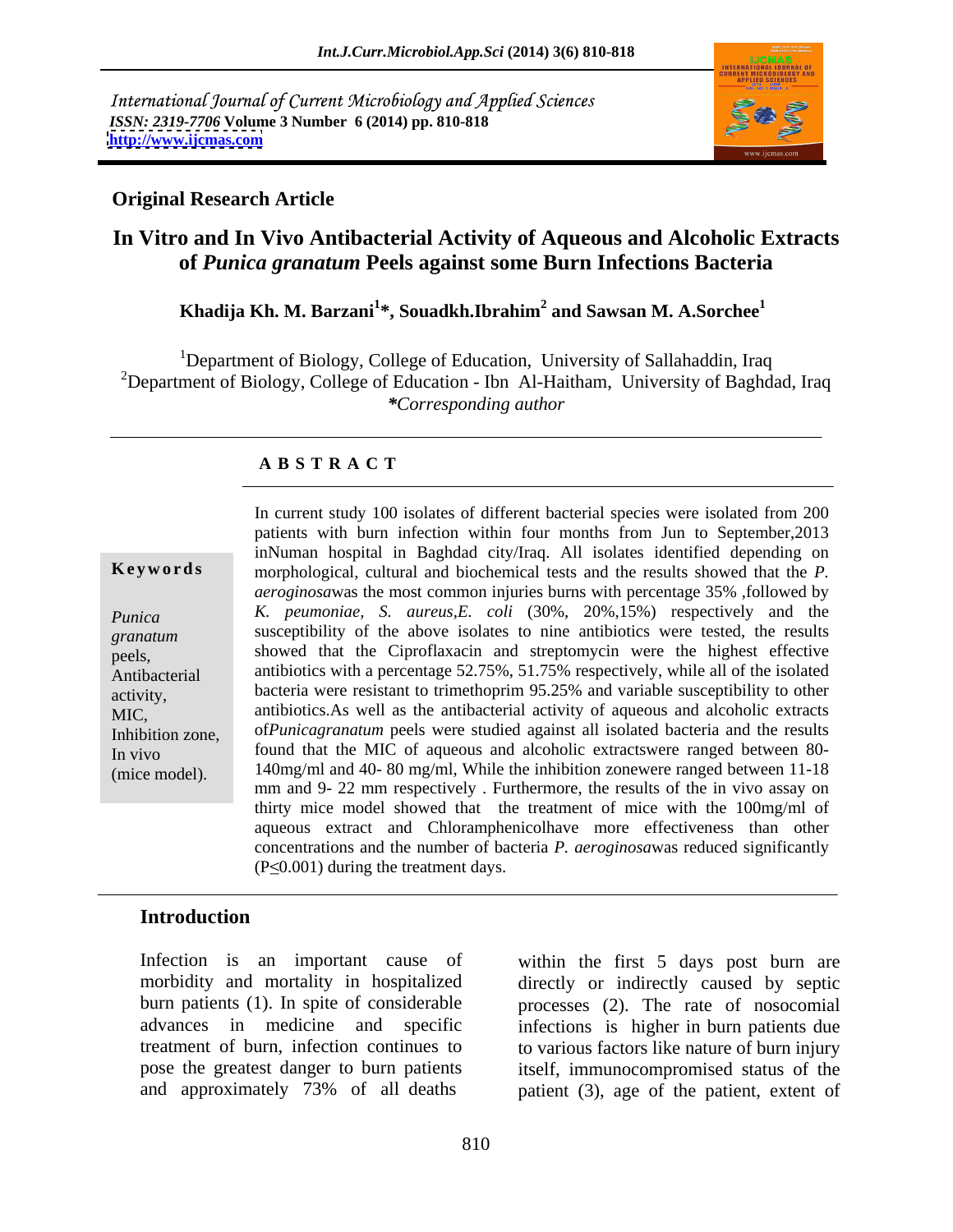injury, and depth of burn in combination have been conducted in Iraq. Therefore, with microbial factors such as type and the goal of this study is to evaluate the an number of organisms, enzyme and toxin production, colonization of the burn wound site, systemic dissemination of the colonizing organisms (4). In addition, cross-infection results between different burn patients due to overcrowding in burn<br>aureus, Klebsiella pneumonia and<br>aureus, Klebsiella pneumonia and wards (5). The burn wound represents a susceptible site for opportunistic rseudomonus deruginosa were obtained colonization by organisms of endogenous and exogenous origin; thermal injury<br>vears within four months from Jun to destroys the skin barrier that normally prevents invasion by microorganisms. This makes the burn wound the most frequent origin of sepsis in these patients (6). Currently the common pathogens isolated from burn patients are *Psudomonas aeruginosa*, *Staphylococcus aureus*, *Klebsiella spp*. and various coliform bacilli (7,8). Multidrug-resistant bacteria have frequently been reported as the cause of nosocomial outbreaks of infection in  $(AP)$  TOHg/disc, Retaple  $(R)$  DHg/disc,  $(R)$  DHg/disc,  $(Cm)$  DHg/disc,  $(Cm)$  DHg/disc, burn units or as wound colonizers in burn  $\frac{\text{Sum mass of as would co-ಸes in earth}}{\text{Tetracyclin (TE) } 30 \mu\text{g/disc, Streptomycin}}$ 

medicine, herbal medicine and various dietary supplements. World-wide **National Action** Superintensity were pharmaceutical scientist pushing strong demand to find out active pharmaceutical ingredients from medicinally important plant (10). *Punica granatum* L., commonly known as pomegranate, is a fruit-bearing deciduous shrub or small tree, native to Asia and belongs to the the purchased from alzanta Herbarium to the cure by DrAlliAlmosawee, science family Punicaceae (11). Different parts of the plant such as bark, leaves, immature collage, Bio.<br>
finite and finite rind, have modising of Baghdad. fruits and fruit rind have medicinal significance (12). *Punica granatum* is  $\frac{1}{2}$  widely employed in various countries as a **Plant Extraction** source of therapeutic agent against a variety of pathogenic microbes (13).

However, to date no studies regarding the antimicrobial activity of *P. granatum* peels

### **Materials and Methods**

#### **Collection of samples**

Tested bacteria *E. coli*, *Staphylococcus aureus, Klebsiella pneumonia* and *Pseudomonas aeruginosa* were obtained from 200 patients with burn infection and with different ages ranged between 20-50 years within four months from Jun to September, 2013 in Numan hospital in Baghdad city/Iraq. All isolates identified depending on morphological, cultural and biochemical tests as described by (14)

### **Antibiotic Sensitivity Test**

Medicinal plants are the source traditional (Cip)5µg/disc, Erythromycin (Er) The sensitivity of the isolated bacteria to different antimicrobial agents (Ampicillin (AP)  $10\mu\text{g/disc}$ , Refapin (Rif)  $5\mu\text{g/disc}$ ,  $Chloramphenicol$   $(Cm)10 \mu g/disc$ , (Sm) 10μg/disc, Ciprofloxacin (Cip)5 g/disc, Erythromycin (Er)  $10\mu$ g/disc, Trimethoprim (Tm)  $10\mu$ g/disc, Nalidixic acid (NA) 30µg/disc were determined by using method of Kirby- Bauer as described by (15).

### **Source of** *Punica granatum* **L.**

Peels of *P.granatum* were identified and purchased from alzahraa Herbarium to cure by DrAlliAlmosawee, science collage, Biology Department, University of Baghdad.

#### **Plant Extraction**

The peels of P*. granatum*were air dried and powdered, and then 25g were extracted with 500mL of water and ethanol for 72h on soxhlet apparatus separately. After cooling the contents of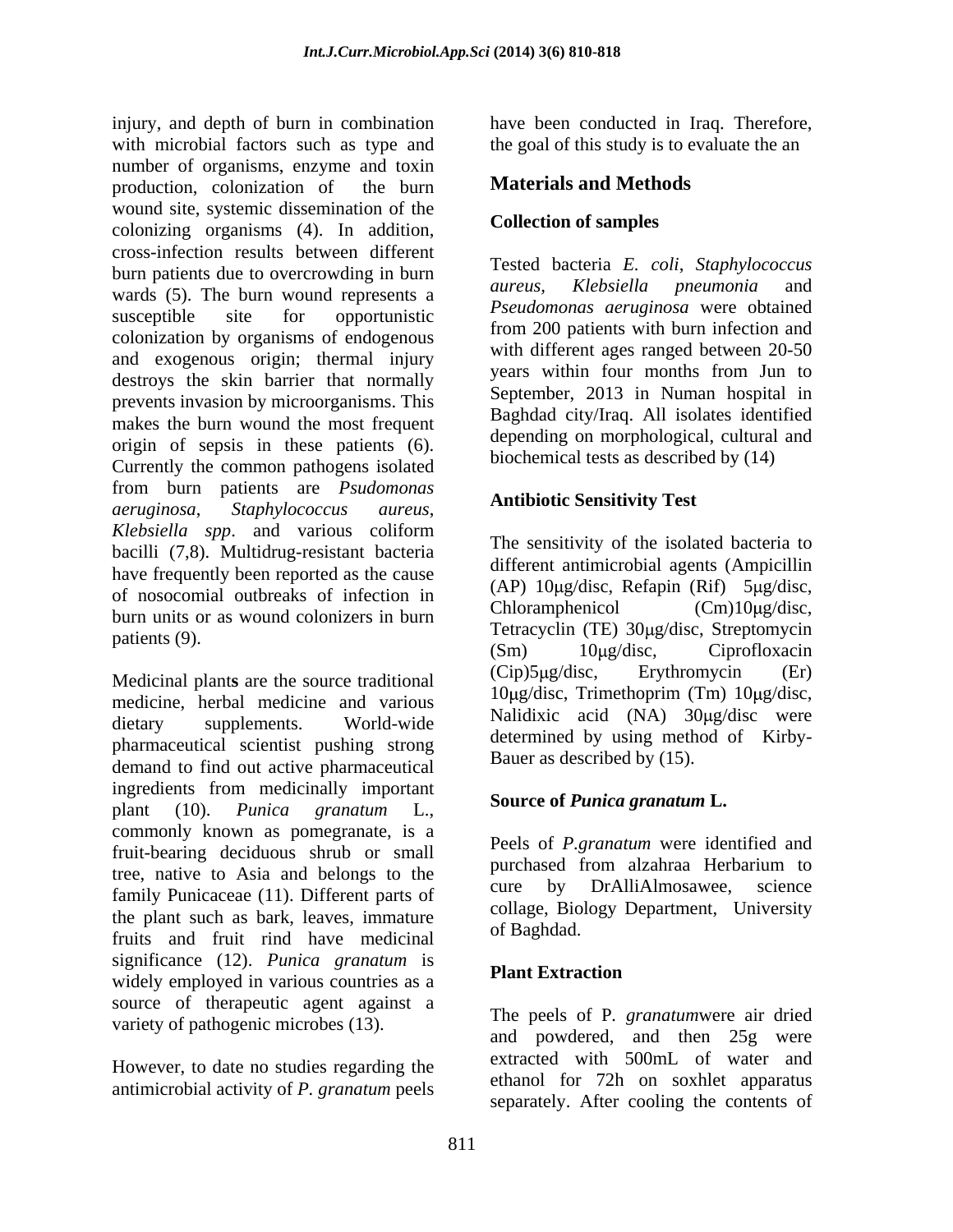$40^{\circ}$ C to obtain crud extract and stored at concentration (MIC) 4oC in dark vials until it used(16).

The presence of alkaloids, flavonoids, isolates. Four bacterial isolates P. were determined as described by (17, 18).

Muller Hinton Agar (MHA) (HiMedia, equidistant. The bottoms of the wells were dilutions onto fresh solid medium and sealed with sterile molten nutrient agar to prevent seepage of the extract under the agar. Each of the aqueous and ethanolic **Inhibitory effect of** *P. granatum* **peels** *on* crude extract was dissolved in Dimethyl sulfoxide (10% DMSO), final  $200$ mg/ml and  $25 \mu$ l of each extract was water and DMSO were used as negative

The prepared plates were incubated at inhibition were measured using a ruler calibrated in millimeters. The average of question at that particular concentration

#### flasks were filtered and concentrated at **Determination of minimum inhibitory Determination of minimum inhibitory concentration (MIC)**

**Phytochemical screening methods** antimicrobial activity were later tested to tannins, glycosides and steroidal terpenes *aeruginosaK. pnemoniae, S. aureus*and **Bacterial susceptibility testing** 10<sup>6</sup> cells/mL of growth culture were **Agar diffusion test** inoculated in nutrient broth tubes India) was used to determine the diameter 30,40,50,60,70,80,90,100,110,120,130,140 of inhibition zone (ID) by the well ,150 mg/ml) for 24 h at 37 °Cseparately diffusion methods. The plates were for each plant extract and each bacteriain inoculated with the standardized addition to control samples, thenthe suspension (comparing with McFarland bacterial growth was evaluated on the tube 0.5) of the test isolates. The plates basis of the turbidity of the suspension and were allowed to dry in the incubator for all tubes were read by spectrophotometer 30minutes at  $37^{\circ}$ C and with the aid of a (LKB- PYEUNICAM-SP 6.55, England) sterile standard core borer, 5 wells with at 620nm. However, the MBC was 5mm in diameter were bored at determined by subculturing the test The above mentioned extracts that showed determine the MIC for each bacterial isolates. Four bacterial *isolates E.coli*were grown in nutrient broth tubes separately for 6 h. Afterwards, 100 µL of containing different concentrations of the extracts  $(0,10,$  20, dilutions onto fresh solid medium and incubated further for 18–24 hours (21).

# **growth of** *P. aeruginosa* **(***In vivo)*

concentration 0, 2.5,5, 12.5, 25, 50, 100, Thirty male Balb/c mice  $(26 - 28)$  g) aged introduced into the appropriate well in the in vivo experiments. They were kept in a inoculated plate, in addition to sterile light, food and temperature-controlled controls. least 1 week prior to beginning the  $37^{\circ}$ C for 24h. The resulting zones of used as antiseptic for the shaved region the three readings was taken to be zone of  $P.$ *aeruginosa*  $(1.5 \times 10^8)$  bacteria /ml. inhibition of the bacterial isolates in which was the more common species in (19,20). days of injury the inflammation, redness between 12 and 16 weeks were used for all room and all mice were acclimatized for at experiments.The dorsal back skins of the mice were shaved and ethanol (70%) was and then burned by using inflamed knife and then contaminated with bacteria <sup>8</sup> bacteria /ml), burn infection in present study. After two and suppuration region were observed and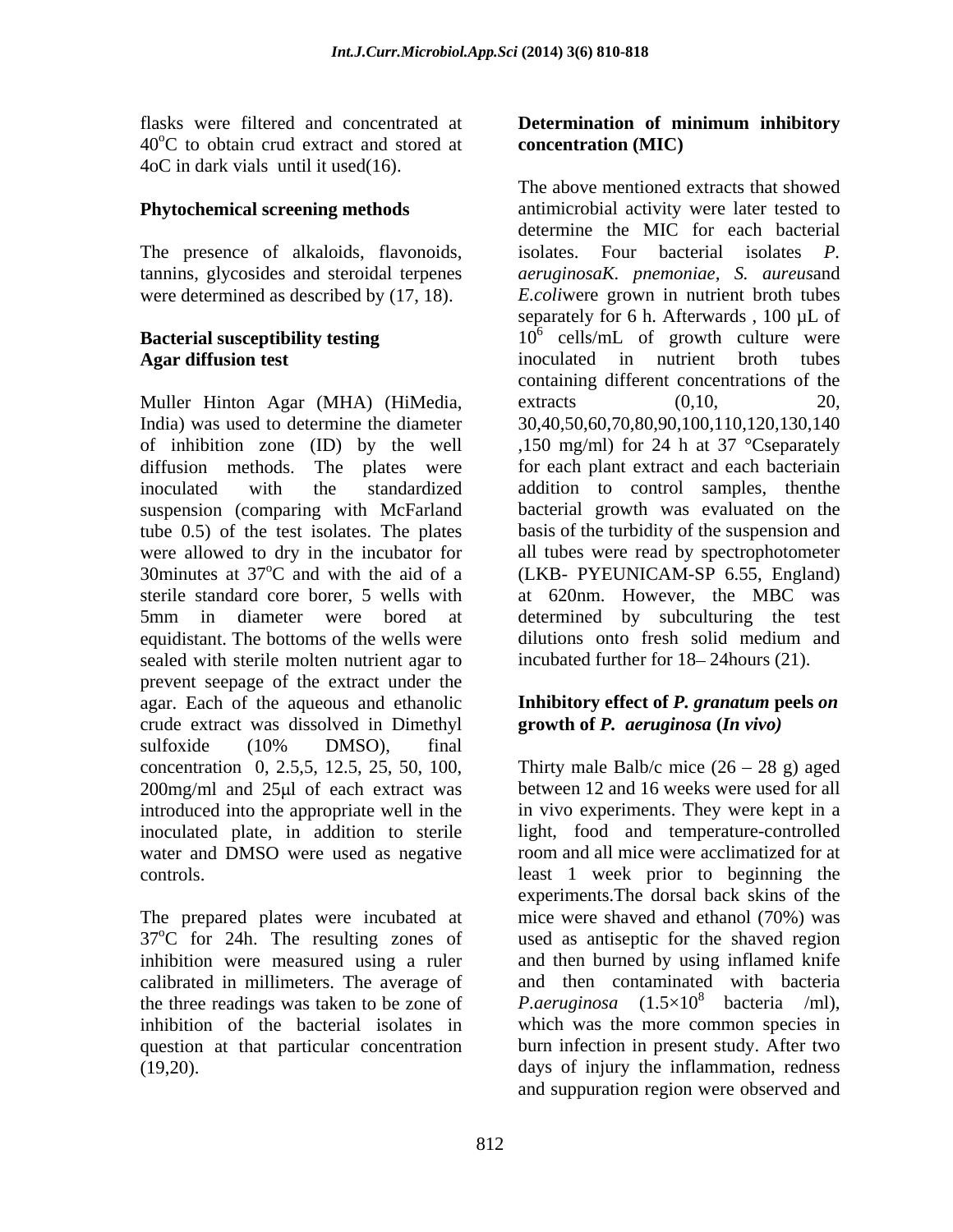divided into the following groups  $(n = 30)$ 

- Group 2: burn mice treated with ointment

(concentration 100mg/ml) consisting of 1g of aqueous extract added to 9 g of

In present study, 100 isolates of different bacterial species were isolated from 200 patients with burn infection and Medicinal plants represent a rich source of *P.aeroginosa* was the most common injuries burns with percentage 35% (Figure 1), followed by *K.peumoniae* which achieved second place (30%), as well as recorded *S. aureus* proportion 20%, while the least isolated bacteria was

the experimental mice were randomly *E.coli* (15%), these results were similar to that found by (22).

-Group 1: untreated mice (control). On the other hand, isolated bacteria composed of antibiotic(Cm). resistance to used antibiotics and the - Group 3: burn treated with ointment results revealed that Ciprofloxacin and (concentration 50mg/ml) consisting of streptomycin were the highest effective 0.5g of aqueous extract added to 9.5g of antibiotics against all of the isolated Vaseline. bacteria with a percentage (52.75%, - Group 4: burn treated with ointment 51.75%) respectively for both antibiotics, Vaseline. theampicillin and nalidixic acid were Group 5: burn treated with ointment located in the second gradewith percentage (concentration 200mg/ml) consisting of 2g (79%, 78.75% ) respectively, moreover the of aqueous extract added to 8 g of results of the present study showed that Vaseline. isolated bacteria gave variable sensitivity Group 6: burn treated synergistically with to other antibiotics as appeared in table ointment Cm and 100mg/ml of aqueous (1).These finding were similar to resistant crude extract of *P.granatum*. pattern of bacterial isolates in previous The treatment continued twice each day (23,24). The high resistance of the during 15consecutive days and the bacterial isolates in this study to different numbers of bacteria was calculated. antibiotics may be related to the presence **Statistical analysis** beterogeneous populations of these Results were expressed in Mean±SD and majority of the populace sampled were analyzed by one way analysis of purchases antibiotics in the open markets variance (ANOVA) and post hoc analysis without any medical prescription, use of was done using Tukeys using SPSS wrong concentration and for wrong package version 16. P value< 0.05 was diseases. The development of drug considered to be significant. resistance in human pathogens against **Results and Discussion necessitated a search for new antimicrobial** showed a variation in their sensitivity and while all of the isolated bacteria were resistant to trimethoprim (95.25%) and studies presenting public health problem and disseminations of the plasmids within heterogeneous populations of these bacteria( $25$ ), or may be due to that commonly used antibiotics has substances from other sources including plants and microbes (26).

> Medicinal plants represent a rich source of antimicrobial agents. Plants are used medicinally in different countries and are a source of many potent and powerful drugs. The main objective of the present study was to evaluate the ability of *P. granatum* peel extracts to inhibit the growth of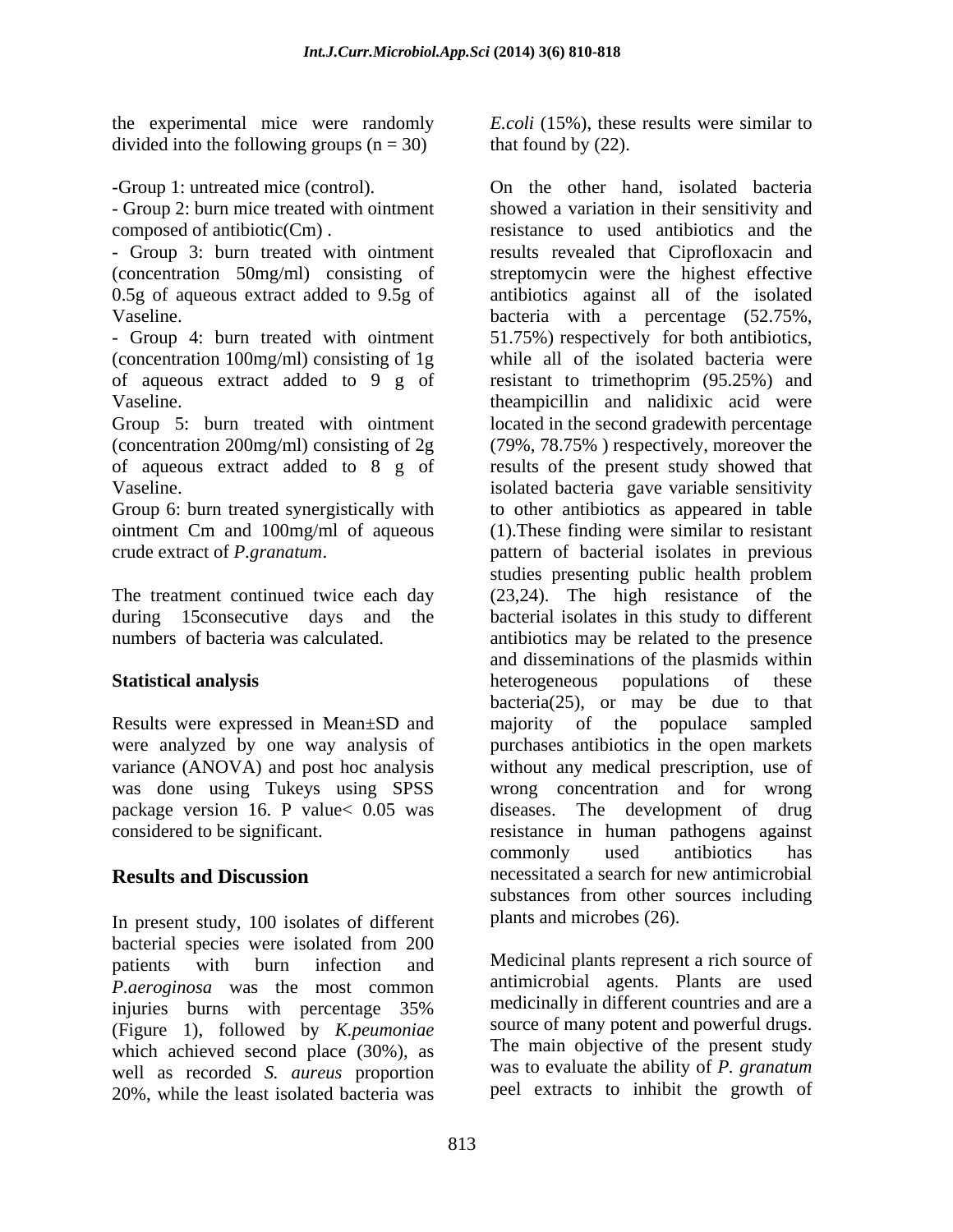

**Figure.1** Number and percentage of bacteria detected in burns samples

**Table.1** Antimicrobial resistance percentage ofisolated bacteria from wounds of burned patients

| Isolated                                                               |  | No. of Tm AP NA Cip CM Sm                                          |                             |  |  | Rif |  |  |
|------------------------------------------------------------------------|--|--------------------------------------------------------------------|-----------------------------|--|--|-----|--|--|
| Bacteria                                                               |  | isolat S% R% S% R S% R% S% R% S% R% S% R% S% R% S R% S R% S        |                             |  |  |     |  |  |
|                                                                        |  |                                                                    |                             |  |  |     |  |  |
| P. aeruginosa 35 0 100 28 72 28 72 10 90 81 19 81 19 28 72 28 72 10 90 |  |                                                                    |                             |  |  |     |  |  |
| K.pneumonia 30 0 100 18 82 9 81 82 18 18 82 9 91 18 82 27 73 0 100     |  |                                                                    |                             |  |  |     |  |  |
| S. aureus                                                              |  | 20 19 81 19 81 10 90 100 0 28 72 82 18 28 72 35 65 82 18           |                             |  |  |     |  |  |
| E. coli                                                                |  | 15 0 100 19 81 28 72 19 81 28 72 35 65 28 72 10 90 28 72           |                             |  |  |     |  |  |
| Total $(\%)$                                                           |  | 4.75 95. 21 79 18. 78. 52. 47. 38. 61. 51. 48. 25. 74. 25 75 30 70 |                             |  |  |     |  |  |
|                                                                        |  |                                                                    | 75 75 75 25 75 25 75 25 5 5 |  |  |     |  |  |
|                                                                        |  |                                                                    |                             |  |  |     |  |  |

**Figure.2** Minimum inhibitory concentration (MIC) of ethanolicand aqueous extract of *Punica granatum* peel on bacterial burn isolates

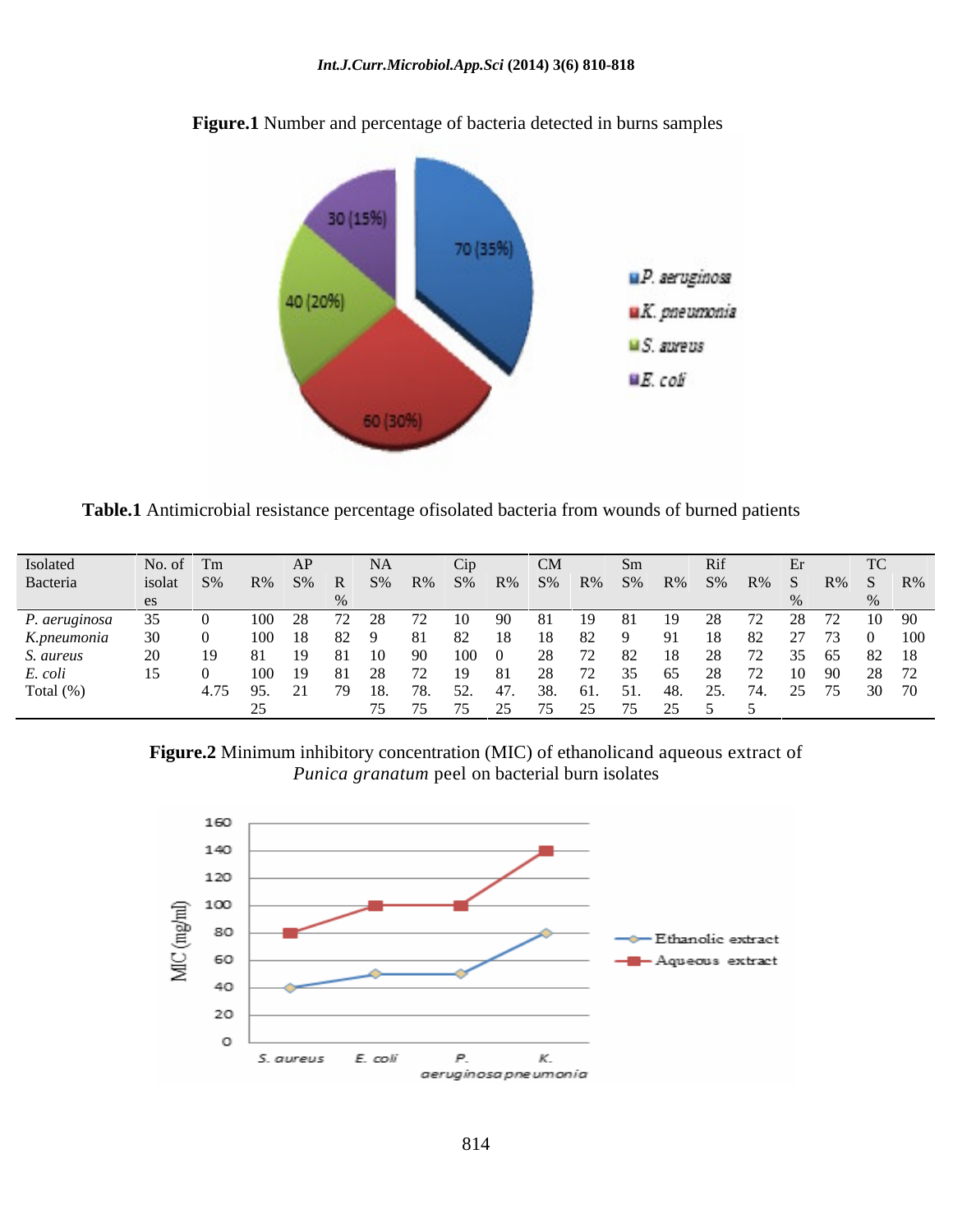| Chemical            | Ethanolic                | Aqueous |
|---------------------|--------------------------|---------|
| constituents        | extract                  | extract |
| Tannins             |                          |         |
| Flavonoids          |                          |         |
| Alkaloids           |                          |         |
| unsaturated sterols | $\overline{\phantom{0}}$ |         |
| and triterpenes     |                          |         |
| carbohydrates and   |                          |         |
| glycosides          |                          |         |

**Table.2** Phytochemicals of *Punicagranatum* peel.

**Figure.3** Diameter of inhibition zones (mm) of ethanolic and aqueous extracts of *P. aeruginosa* peel against isolated bacteria.



**Table.3** Numbers of *P. aeruginosa* between the mice groups.

|           |         | Duration $Group(1)$ $Group(2)$ |                                   |         |         | $Group(3)$ $Group(4)$ $Group(5)$ $Group(6)$ |
|-----------|---------|--------------------------------|-----------------------------------|---------|---------|---------------------------------------------|
|           | Control | CM                             | Aqueous Aqueous Aqueous CM +      |         |         |                                             |
| treatment |         |                                | extract                           | extract | extract | Aqueous                                     |
| per day   |         |                                | 50mg/ml 100mg/ml 200mg/ml extract |         |         |                                             |
|           |         |                                |                                   |         |         | $100$ mg                                    |
|           |         |                                |                                   |         |         | $120**$                                     |
|           |         | 120                            |                                   |         | 88      |                                             |
|           |         |                                |                                   |         | $\sim$  |                                             |
| 12        |         |                                |                                   |         |         |                                             |
| 15        |         |                                |                                   |         |         |                                             |

 $*$  Significant at P $\leq 0.001$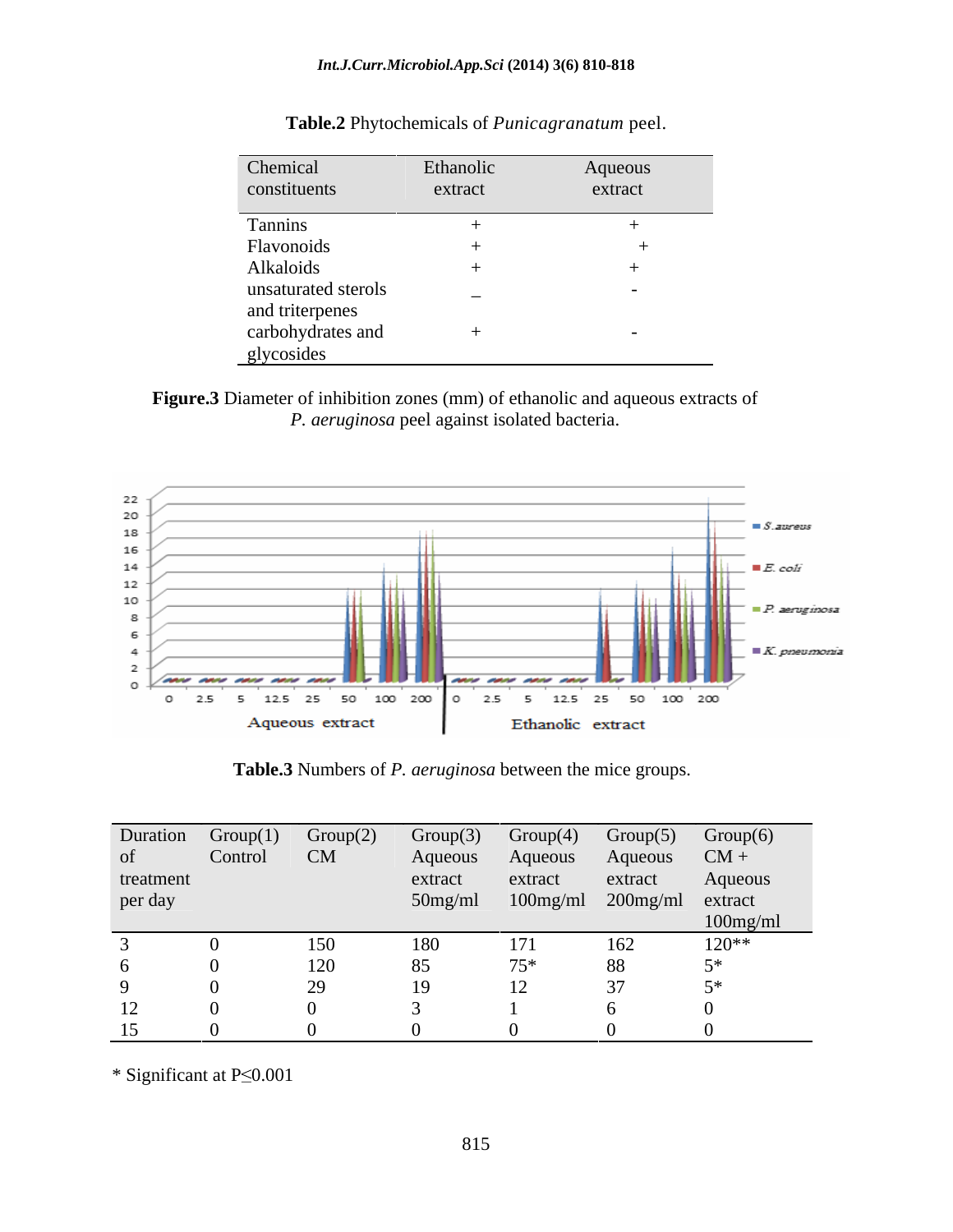antibiotics.

The MIC of both ethanolic and aqueous by  $(30,31)$ . extracts was presented in (Figure 2). It extract(Table2) and this results were in antibiotic which showed more

bacteria and the highest inhibition zones both of ethanol and aqueous extracts only between 100- 200mg/ml.While for significant differences at P<0.05 between the affect were found between 50,100, 200mg/ml (Figure 3).These results may be due to the possibility of containing all **References** active compounds and various concentrations had inhibitory effects on all 1. McManus AT, Mason AD, McManus

isolated bacteria and to explore possible may be due to numerous free hydroxyl future use of these extracts as alternatives ions that have the capability to combine to common antibiotics and to determine with the carbohydrates and proteins in the their ability to enhance activity of bacterial cell wall, they may get attached to enzyme sites rendering those inactive(29), similar results were reported  $by(30,31).$ 

found that the aqueous extract of the peels The in vivo assay revealed that the was effective against all tested bacteria treatment of mice with the different with the MIC ranged between 80- concentrations ofaqueous extract of *P.*  140mg/ml.Moreover, the ethanol extract *granatum* peel and Cm antibiotic during was the more effective against isolated 15 daysand it was found to have marked bacteria with the MIC ranged between 40- effects on the number of *P.aeroginosa* 80 mg/ml, this might be results due to especially the group six which represent some components present in peel 100mg/ml of aqueous extract and Cm agreement with(27). effectiveness than other groups and the Different concentrations of both extracts significantly ( $P \le 0.001$ ) from 120 to  $5 \times 106$ of pomegranate peels exhibited different cell/ml during the treatment days and this inhibitory activity against all tested results due to P. granatum extract which were between9-22 mm and 11-18 mm for synergistic effects when used with respectively. However, the results showed healing properties. In addition, according that there were a significant differences at to the results presented in table 3 it was P<0.05 between concentrations (50,100, noted that the group four (100mg/ml 200mg/ml) for aqueous extract aqueous extract) significantly respectively except for bacteria  $K$ .  $(P \leq 0.001)$  was more effective than other *pneumonia* which the affect were found groups and generally the skin of the mice ethanolic extract it was showed a stronger Therefore, the current data clearly effect than aqueous and there were a demonstrated the importance of plant concentrations (25, 50,100, 200mg/ml) for resistant bacteria which are becoming a *E. coli* and *S. aureus* respectively except threat to human health and the aqueous *P. aeruginosa* and *K. pneumonia* which extracts of pomegranate peels are reported antibiotic which showed more number of bacteria was reduced have antibacterial activities and exhibited antibiotic Cm as well as have wound aqueous extract) significantly was healed after nine days of treatments. extracts in the control of burn infection to have therapeutic properties.

### **References**

types of microorganisms in vitro such as WF, Prutt BA (1994). A decade of flavonoids, tannins, alkaloids, saponins reduced Gram-negative infections and and glycosides (28). Antimicrobial activity mortality associated with improved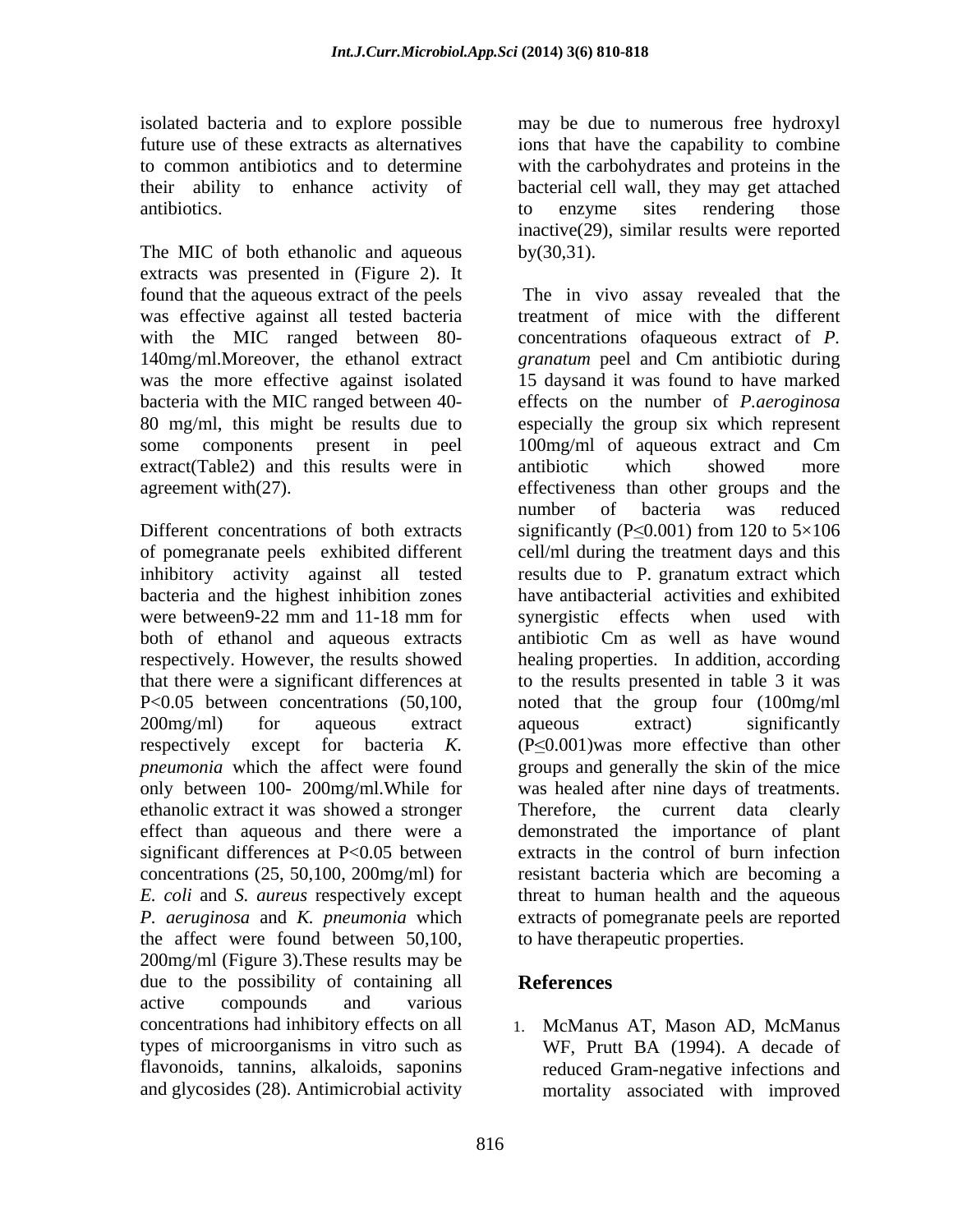isolation of burned patients. Arch.

- 2. A, Tejerina C, Condina pharmacological and therapeutic J.(1992).Infections in burn patients.
- 3. Pruitt BA, McManus AT, Kim SH and infections: current status. World J Surg.
- 4. Pruitt BA, Colonel MC and McManus 14. Arora, B. and Arora, AD (1984). Opportunistic infections in
- 5. Gupta M, Gupta OK, Yaduvansh RK and 15. Bauer, A.W.; Kirby, E.; Sherris, E.M.; Upadhyahy J (1993). Burn epidemiology: the pink city scene. Burns. 19: 47-51. standardized single disk method. Am.
- 6. Mooney DP and Gamelli RL (1989).
- 7. Lawrence J. (1994).Burn bacteriology
- 8. Nudegusio L, Algimantas T, Rytis
- 9. Karlowsky JA, Jones ME, Draghi DC. (2004). Prevalence and antimicrobial
- 10. Karmegam, N., M. Jayakumar and S.
- 11. Qnais, E.Y.; Elok, A.S.; Abu Ghalyun ,
- Surg. Reig and the Surgeon Punicagranatum: a review on 12. Arun N. and Singh D.P. (2012). Punicagranatum: a review on pharmacological and therapeutic properties, IJPSR, 3(5), 1240-1245.
- Annals of MBC;5:91-95.129:1306- 13. Vijayanand, S.andHemapriya, J. 1309 (2011).In vitro Antibacterial Efficacy Goodwin CW (1998).Burn wound 22: 135-145 S. and Hemapriya, of Peel and Seed Extracts Punicagranatum L against Selected Bacterial Strains. Int J Med Res., 1(4): 231-234.
- severely burnt patients. Am J Med. 76: First ed. India. Binding House, 146-154 Noida, UP. 14. Arora, B. and Arora, D.R.(2007).Practical Microbiology . First ed. India. Binding House, Noida,UP.
- Sepsis following thermal injury. byNascimento etal.,2002). Turk, M. (1966). Antibiotic by J. Clin. Path. 45, 493-496(cited
- Comp.Ther. 15:22 29. 16. Anesini, C.and Perez, C.(1993). during the past 50 years. Burns;18:23 Folk Medicine for Antimicrobial 29. Activity . 39(2): 119-128. Screening of Plant Used in Argentine
- R,.(2004)Analysis of burn patients and 17. Harbone JB.(1998). Phytochemical the isolated pathogens. Lithuanian Surgery;2(3):190-93 techniques of plant analysis. London: 17. Harbone JB.(1998). methods: A guide to modern Chapman and Hall;. p. 129,189,203.
- susceptibilities of bacteria isolated 18. HegdeChaitra, R. ; Madhuri, M. ; from blood cultures of hospitalized Nishitha, S.T. ; Arijit1,D. ; Sourav, B. patients in the United States in 2002.  $\&$  Rohit, K.C. (2012). Evaluation of Ann ClinMicrobiolAntimicrob;(3):3-7. Antimicrobial Properties, Karuppusamy(2012). Synergistic Antioxidant Capacities of Leaf Extracts Antibacterial activity of four medicinal of *Punicagranatum*L.ISCA J. plants collected from Dharapuram Biological Sci. 1(2): 32-37. &Rohit,K.C.(2012). Evaluation of Antimicrobial Properties, Phytochemical Contents and of *Punicagranatum*L.ISCA J. Biological Sci. 1(2): 32-37.
- Taluk of Truppur District, South India. <br>
19. Bilgehan, H. (2004). Klinikmik J. Plant Sci., 7: 32-38. robiyolojiktan . \_afakMatbaac l k. 4. Y. Y. &Abdulla,F.A.(2007). Kitapevi, \_zmir, : 777. 19. Bilgehan, H. (2004). Klinikmik Baskı. Barı\_ Yayınları Fakülteler
- Antidiarrheal Activity of the Aqueous 20. Junaid, S. A.;Olabode, A. O; Onwuliri, Extract of *Punicagranatum* F. C.;Okwori, A. E. J. and Agina, S. E. (Pomegranate) Peels.Pharmaceutical (2006). The antimicrobial properties Biology, 45( 9) : 715 720. of *Ocimumgratissimum*extracts on some selected bacterial gastrointestinal